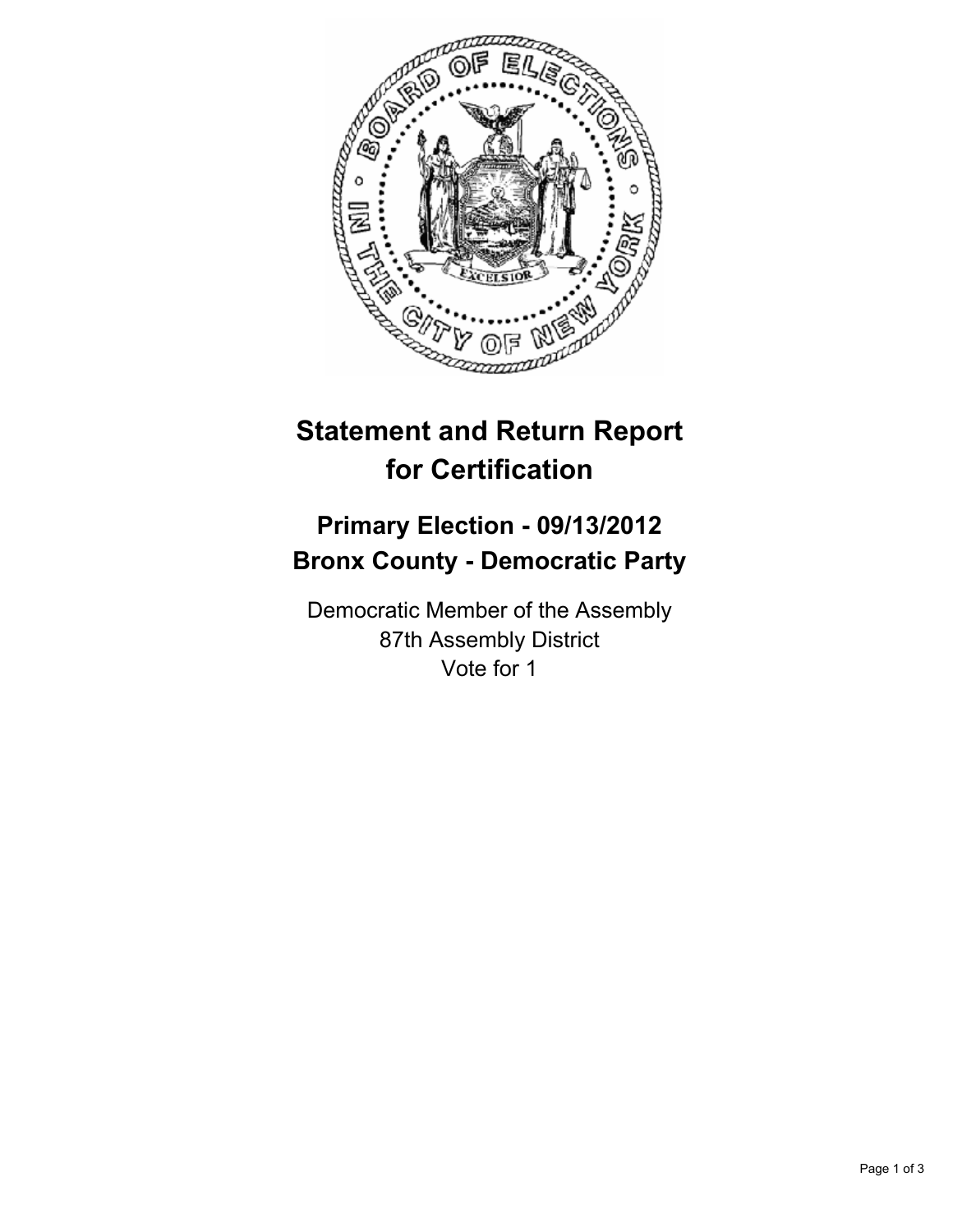

## **Assembly District 87**

| <b>PUBLIC COUNTER</b>                                    | 4,139        |
|----------------------------------------------------------|--------------|
| <b>EMERGENCY</b>                                         | 2            |
| <b>ABSENTEE/MILITARY</b>                                 | 101          |
| <b>FEDERAL</b>                                           | $\mathbf{0}$ |
| <b>SPECIAL PRESIDENTIAL</b>                              | $\mathbf{0}$ |
| <b>AFFIDAVIT</b>                                         | 157          |
| <b>Total Ballots</b>                                     | 4,399        |
| Less - Inapplicable Federal/Special Presidential Ballots | 0            |
| <b>Total Applicable Ballots</b>                          | 4,399        |
| LUIS R. SEPULVEDA                                        | 3,162        |
| <b>DANIEL FIGUEROA III</b>                               | 1,046        |
| JOVANKA CONERS (WRITE-IN)                                | 1            |
| LUIS DIAZ (WRITE-IN)                                     | 1            |
| MARK GJONAJ (WRITE-IN)                                   | 4            |
| MIKE CERRONE (WRITE-IN)                                  | 1            |
| ROB DUNN (WRITE-IN)                                      | 1            |
| UNATTRIBUTABLE WRITE-IN (WRITE-IN)                       | 3            |
| <b>Total Votes</b>                                       | 4,219        |
| Unrecorded                                               | 180          |